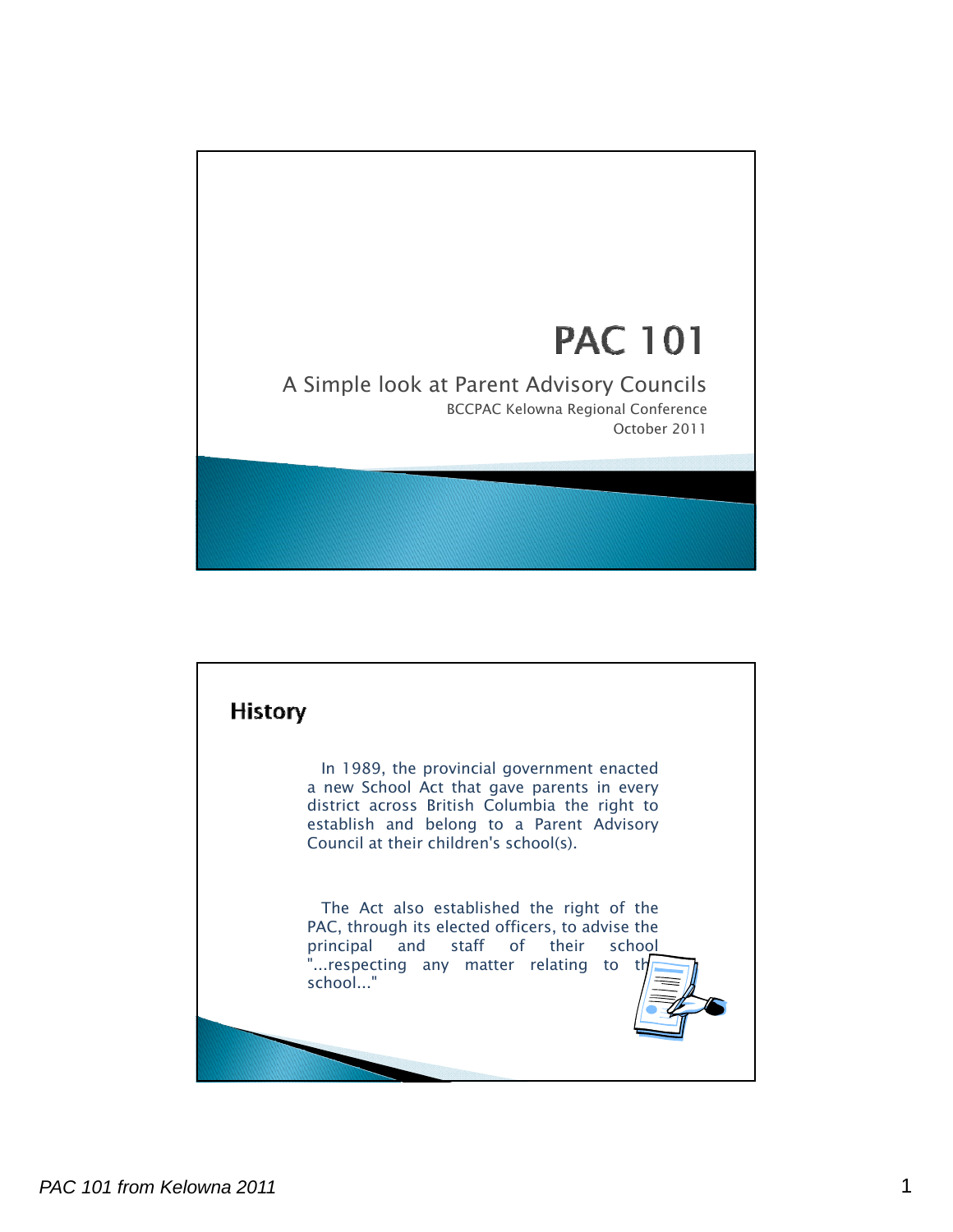

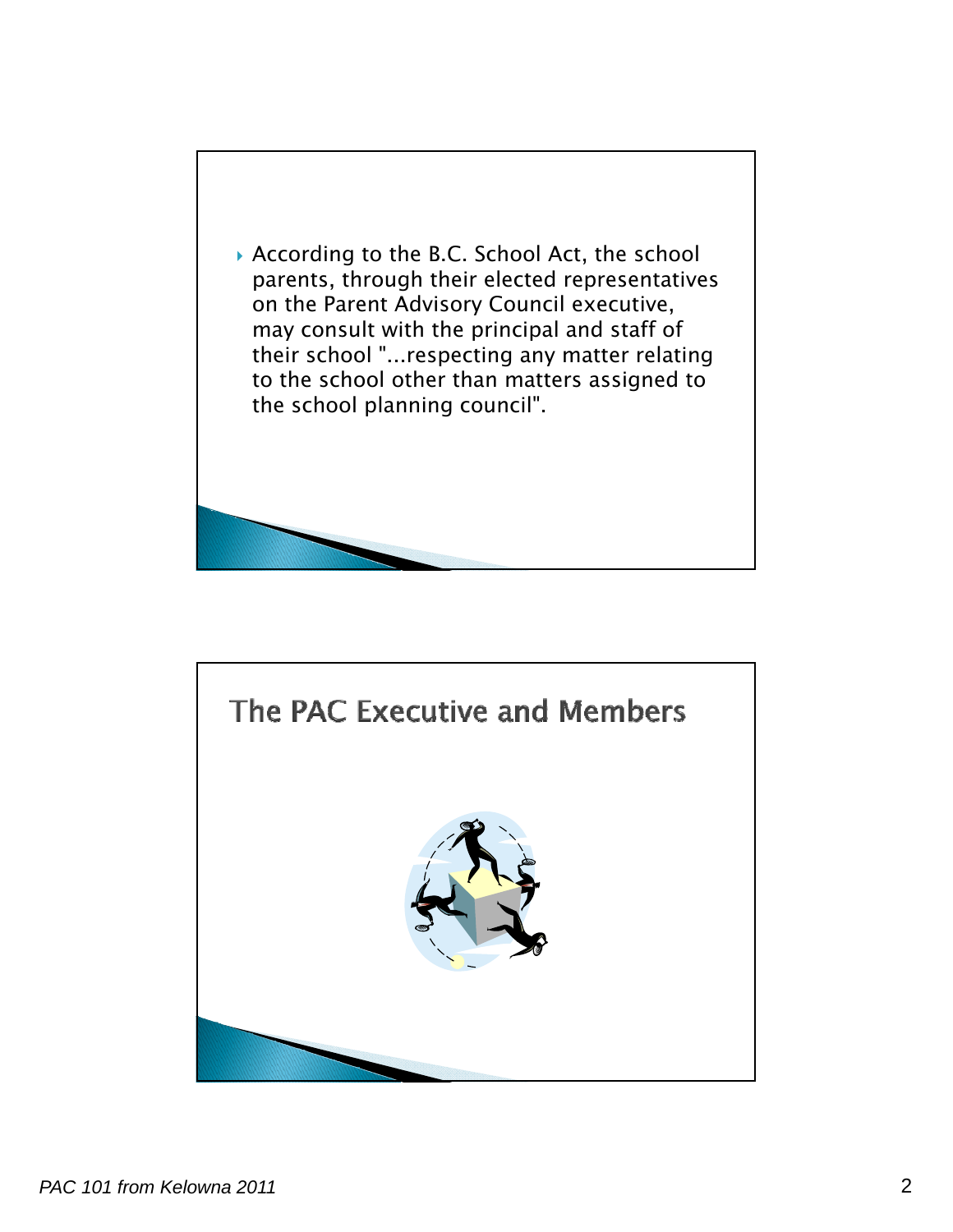

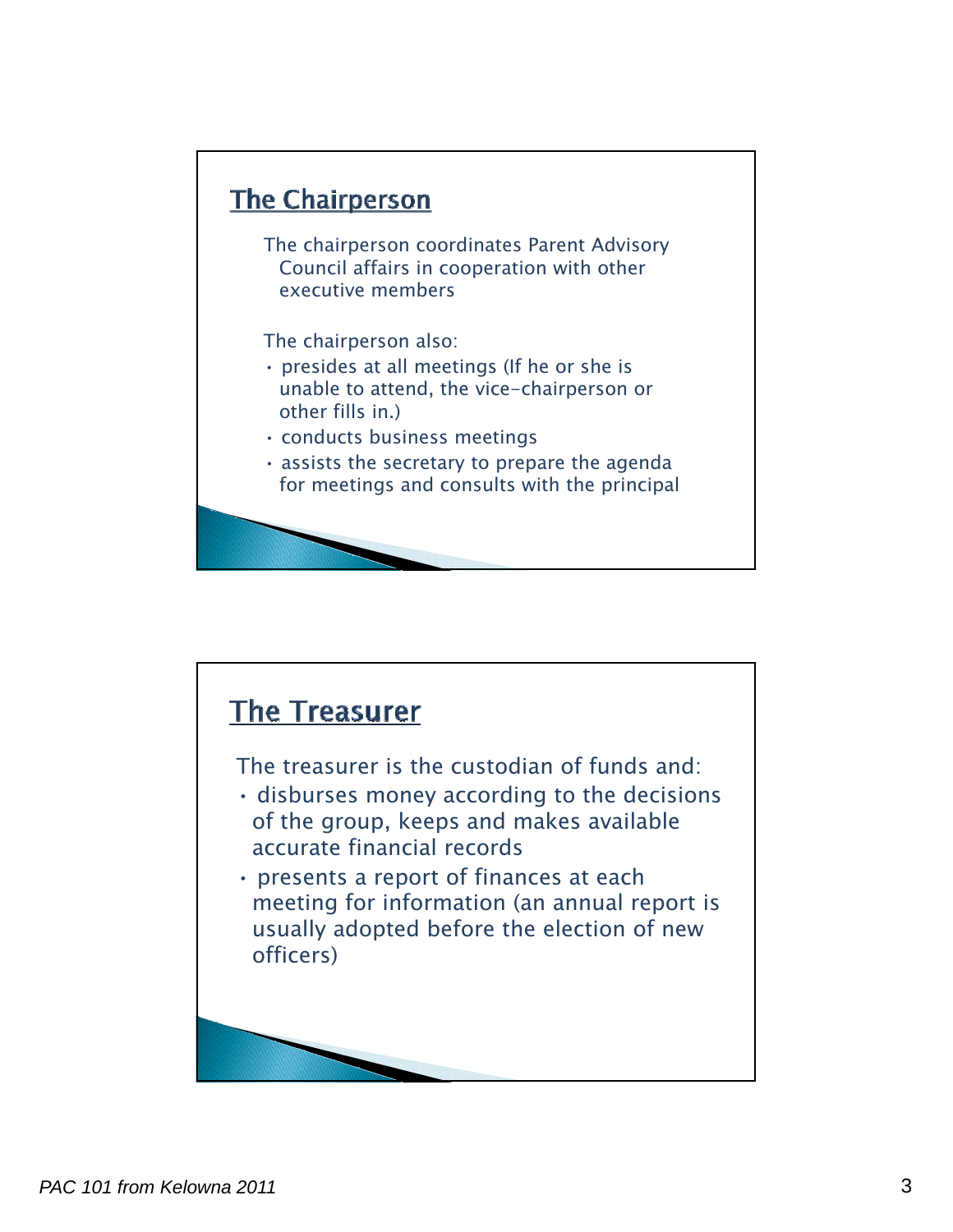## The Secretary

The secretary:

- $\cdot$  records minutes of regular and executive meetings;
- presents and reads minutes for adoption at meetings; and,
- maintains a book or record of minutes and correspondence

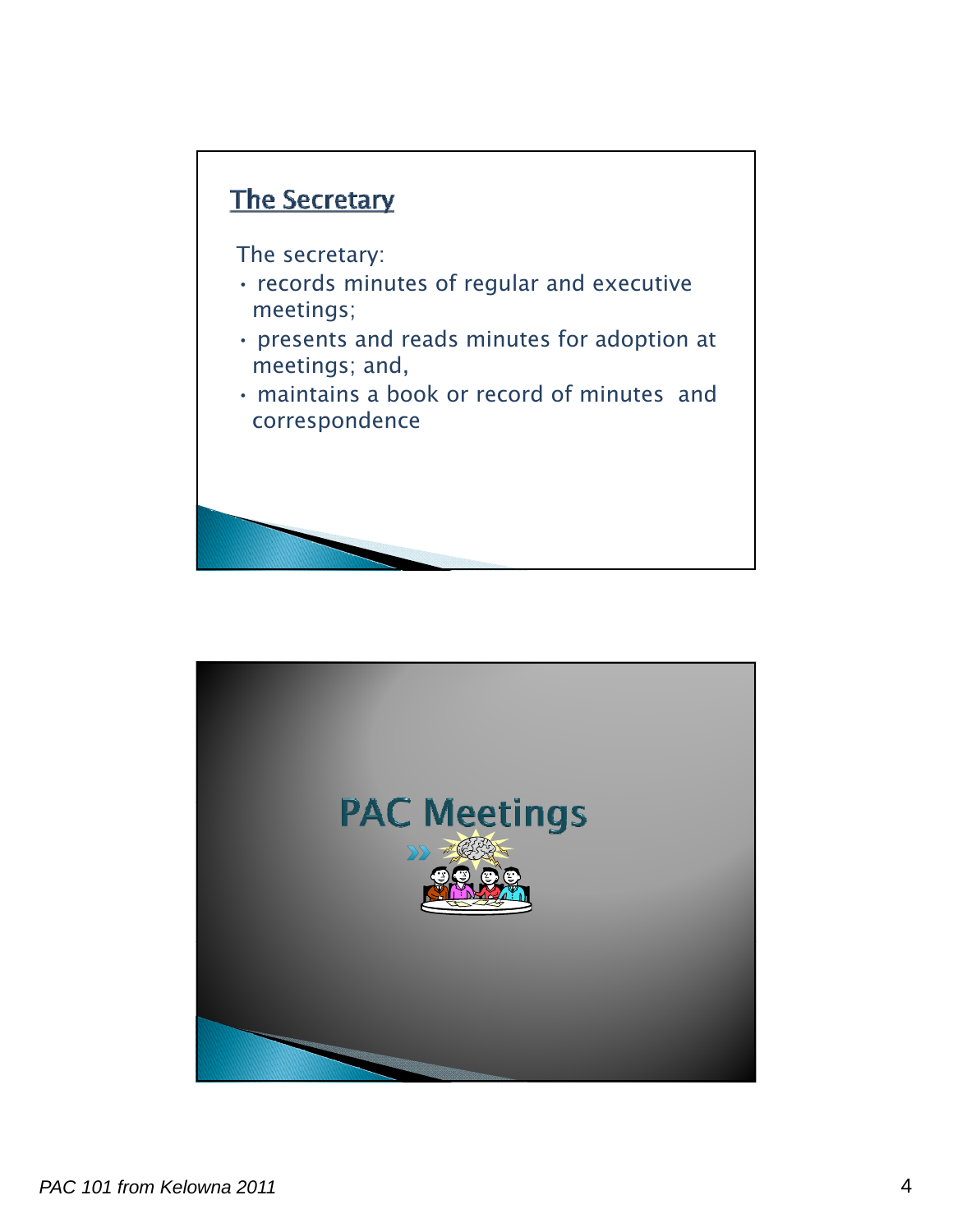

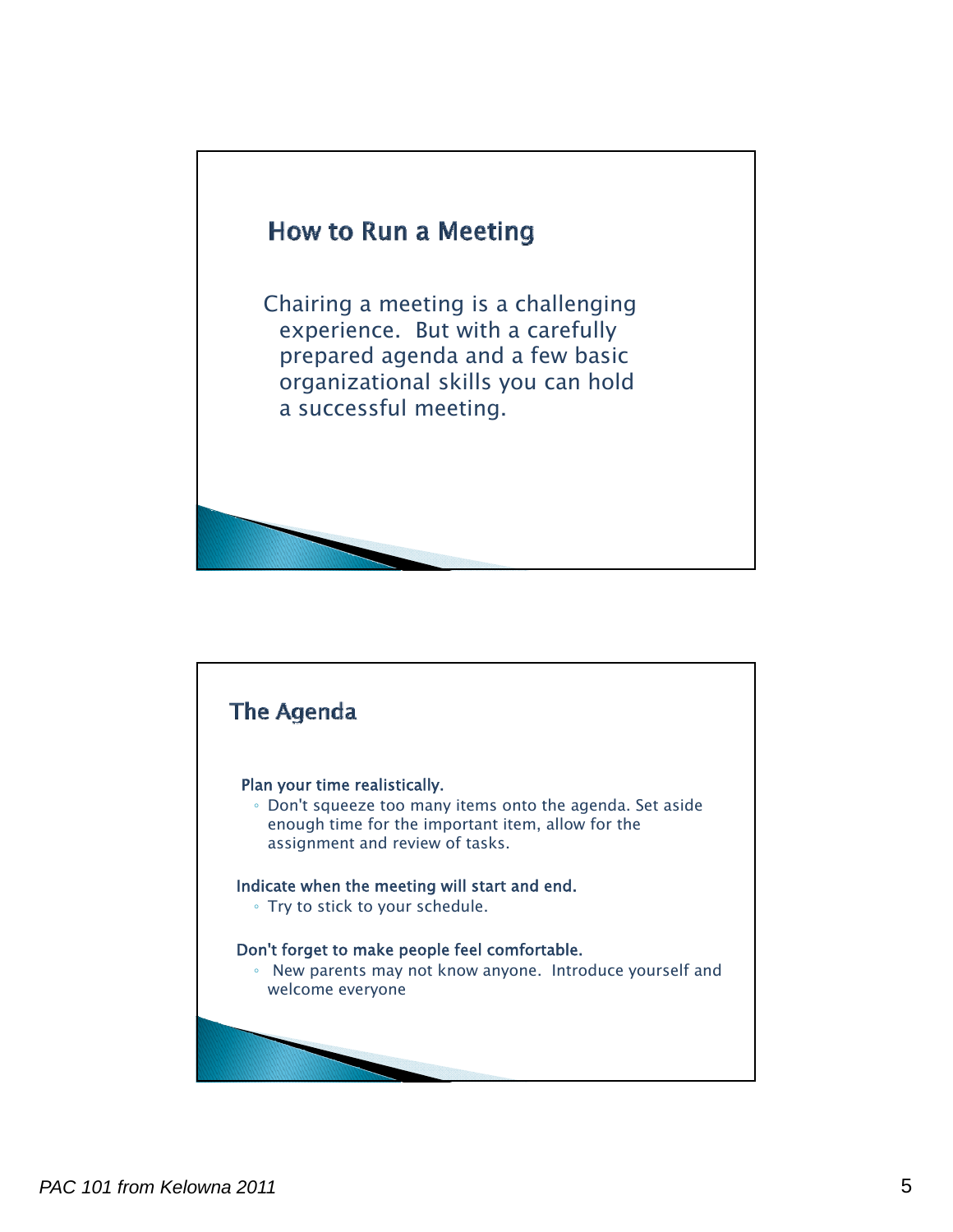

![](_page_5_Picture_1.jpeg)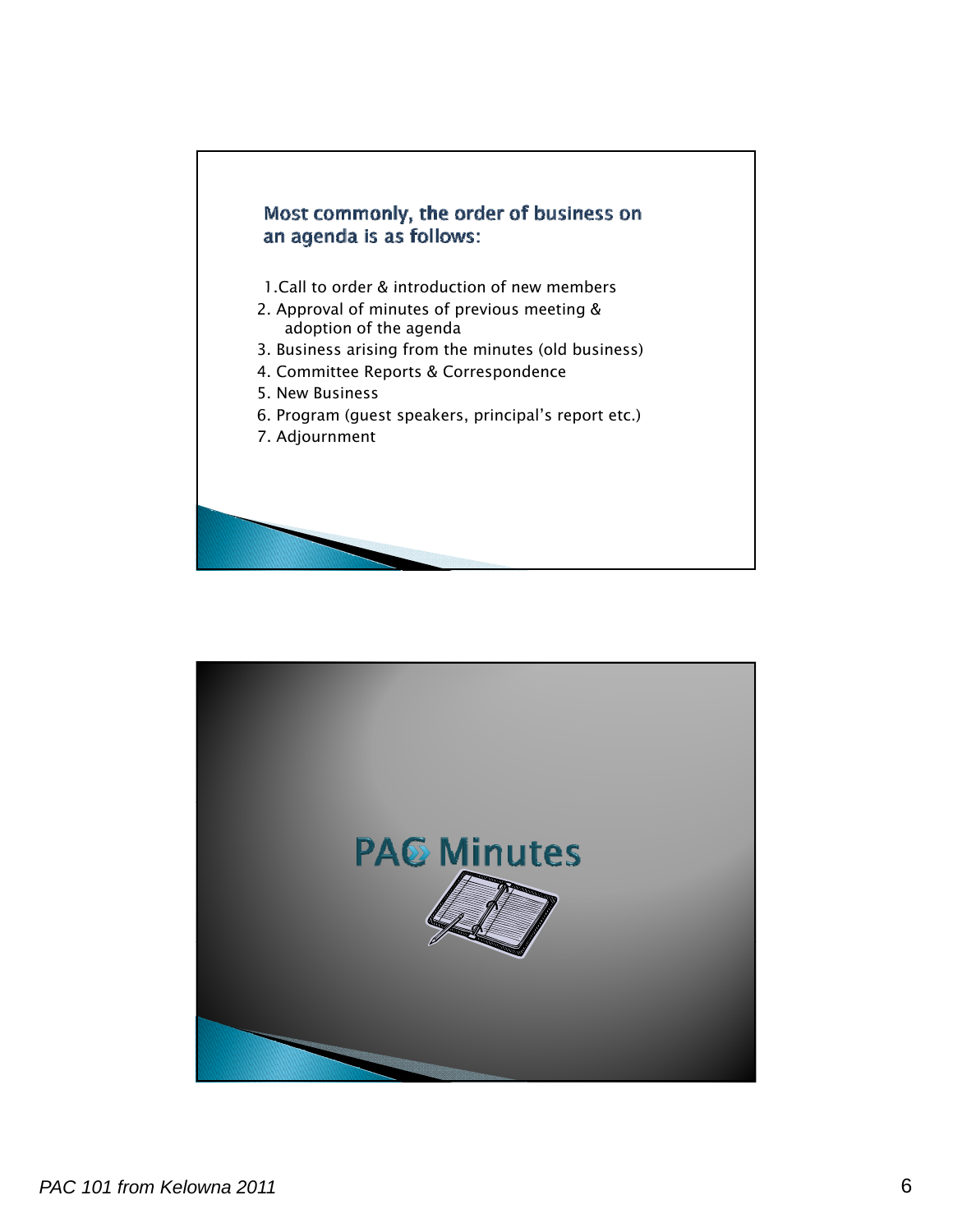![](_page_6_Figure_0.jpeg)

![](_page_6_Picture_1.jpeg)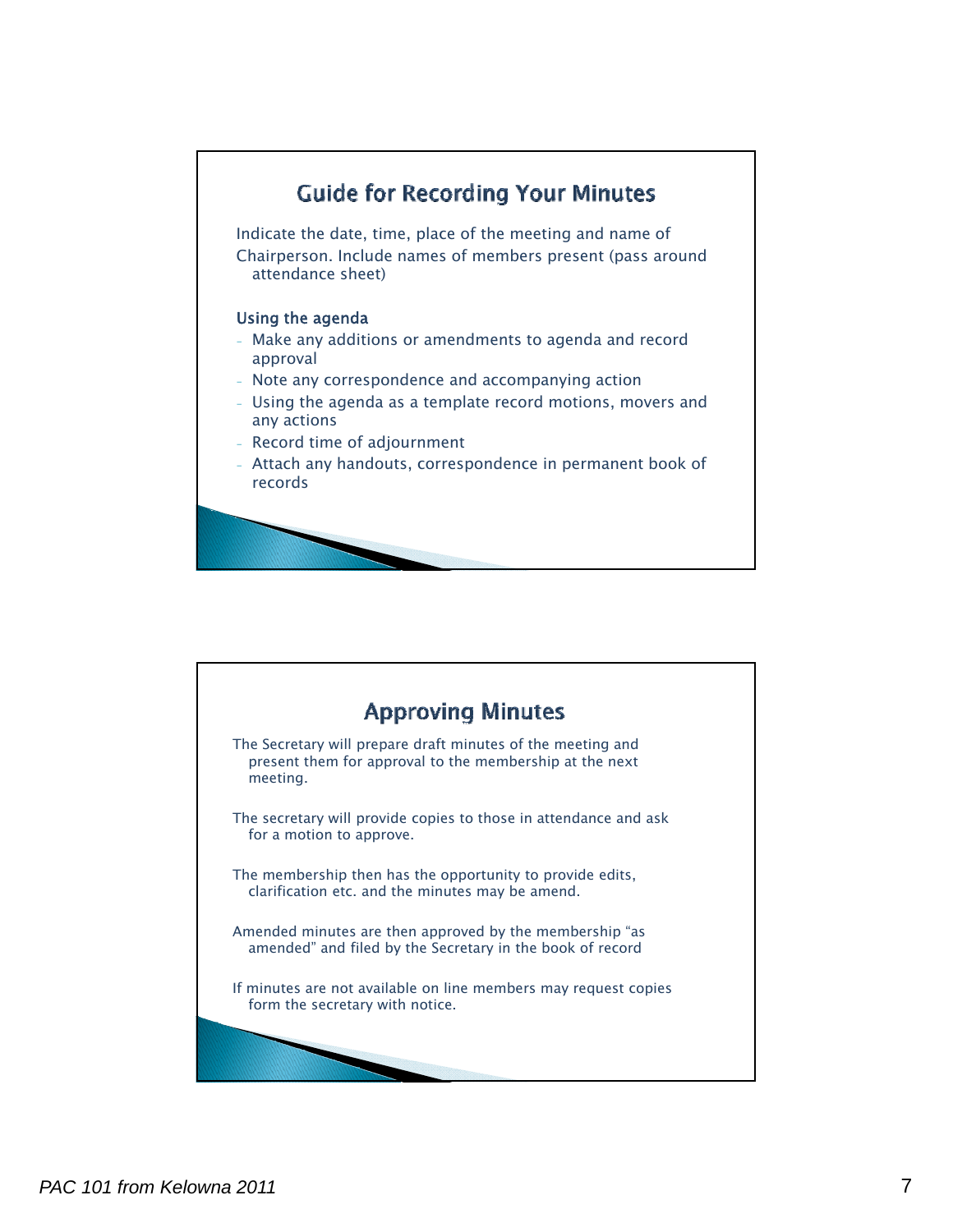![](_page_7_Picture_0.jpeg)

![](_page_7_Picture_1.jpeg)